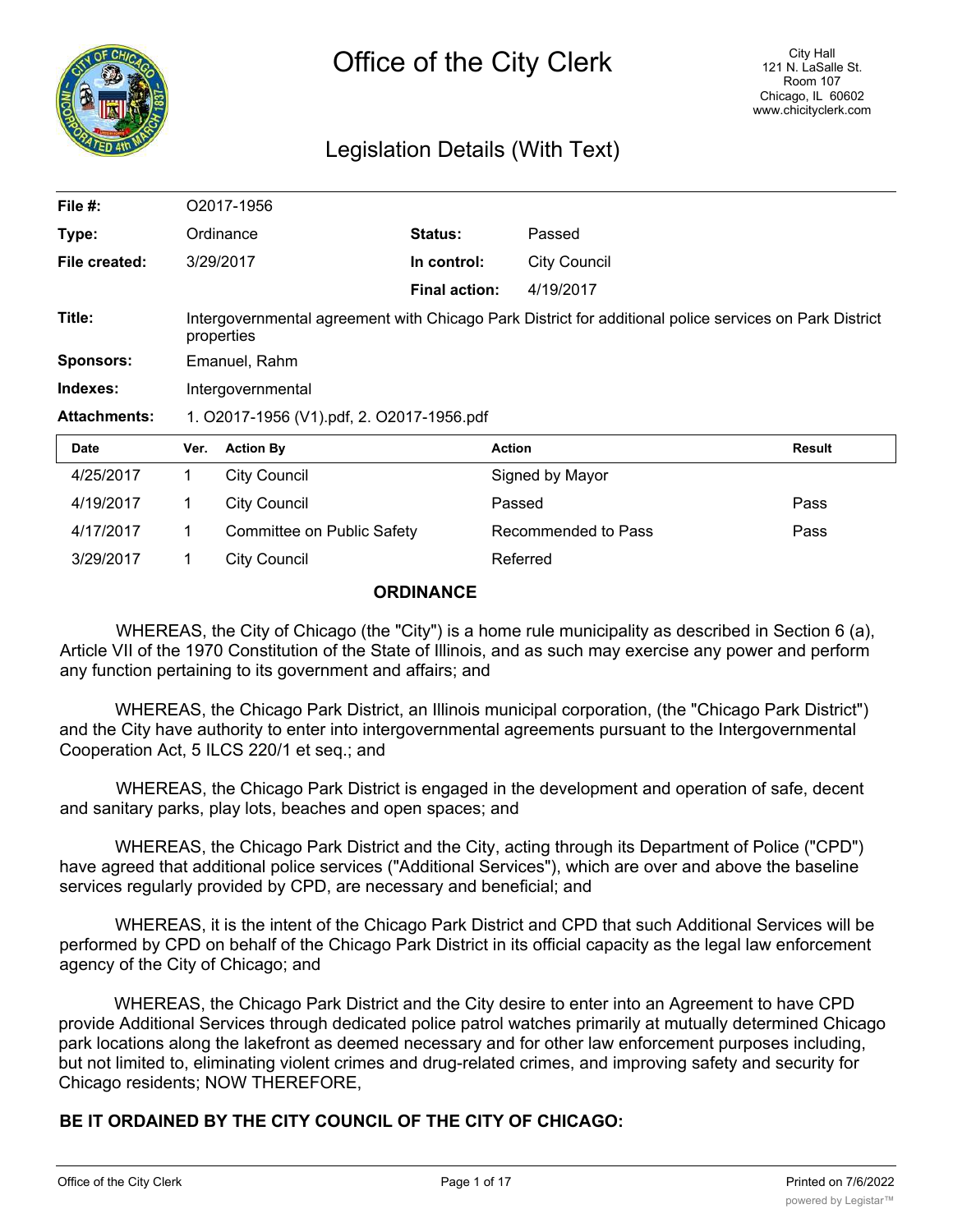Section 1. Recitals. The above recitals are incorporated by reference as if fully set forth herein.

Section 2. Authority. Subject to the approval ofthe Corporation Counsel, the Superintendent of CPD (the "Superintendent") or a designee ofthe Superintendent are each hereby authorized to execute and deliver the Intergovernmental Agreement for Additional Police Services between the City of Chicago and the Chicago Park District (the "Agreement") in substantially the form attached hereto as Exhibit A<sup>^</sup> with such changes, deletions and insertions thereto as the Superintendent or the Superintendent's designee shall approve (execution of the Agreement by the Superintendent or the Superintendent's designee constituting conclusive evidence of such approval), and to enter into and execute all such other agreements and instruments, and to perform any and all acts as shall be necessary or advisable in connection with implementation of the Agreement.

Section 3. Invalidity of Any Section. If any provision of this ordinance shall be held to be invalid or unenforceable for any reason, then the invalidity or unenforceability of such provision will not affect any of the remaining provisions of this ordinance.

**1**

Section 4. Supersedes All ordinances, resolutions, motions or orders in conflict will this ordinance are hereby repealed to the extent of such conflict.

Section 5. Effective Date. This ordinance shall be in full force and effect immediately upon its passage and approval.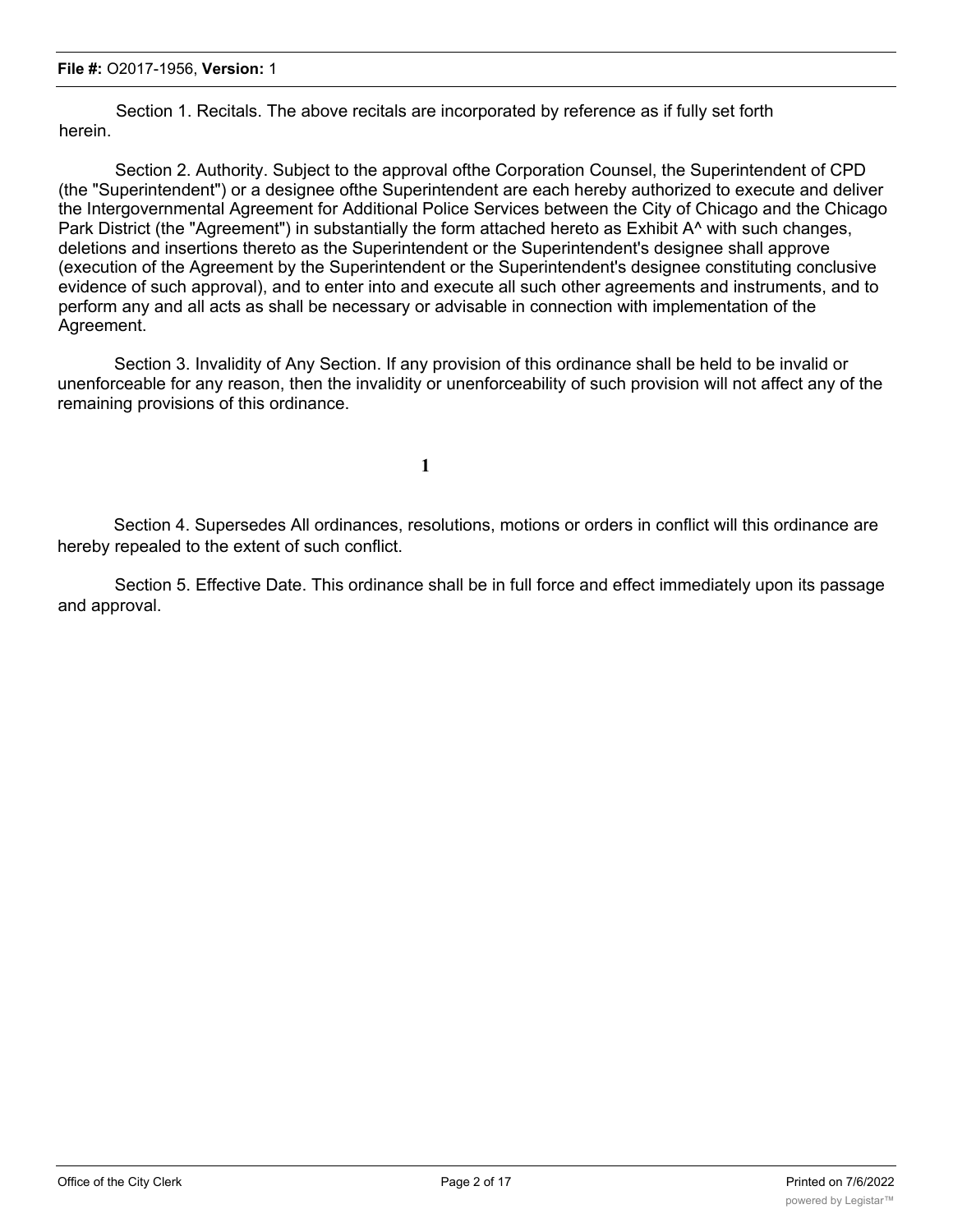S:\SHARED\Finance\Nyberg\Ordinances\2011\Ordinance

<file://S:/SHARED/Finance/Nyberg/Ordinances/2011/Ordinance> IGA w Chicago Park District for Additonal Police Services.doc

2

**EXHIBIT**

# **INTERGOVERNMENTAL AGREEMENTS FOR**

## **ADDITIONAL POLICE SERVICES**

**This Intergovernmental Agreement (the "Agreement") is made as of the 1 day of July 2016 (the "Effective Date") by and between the CHICAGO PARK DISTRICT, an Illinois municipal corporation ("Chicago Park District") and the CITY OF CHICAGO, Illinois, a municipal corporation and home rule unit of government under Article VII, Section 6 (a) of the 1970 Constitution of the State of Illinois, (the "City"), acting through its Department of Police (the "CPD").**

#### **RECITALS:**

WHEREAS, the Chicago Park District and the City have authority to enter into intergovernmental agreements pursuant to the Intergovernmental Cooperation Act, 5 ILCS 220/1 et seg., and

WHEREAS, the Chicago Park District is engaged in the development and operation of safe, decent and sanitary parks, play lots, beaches and open spaces; and

WHEREAS, for purposes of this Agreement, baseline services are defined as the current level of the ordinary and routine services provided by the CPD, including patrols, police officer responses to 911 communications and other calls for police services, and investigative follow-up of criminal activity to residents of the City of Chicago. These services are collectively hereinafter referred to as the "Baseline Services"; and

WHEREAS, this Agreement with the City starting in 2016 and subsequent thereto is to obtain additional police services to be provided by the CPD, which have been defined as services that are over and above the Baseline Services ("Additional Services"); and

 $W_{\rm eff}$  is the intention of the intention  $P_{\rm eff}$  and  $C_{\rm eff}$  that the Additional Services and  $\Delta$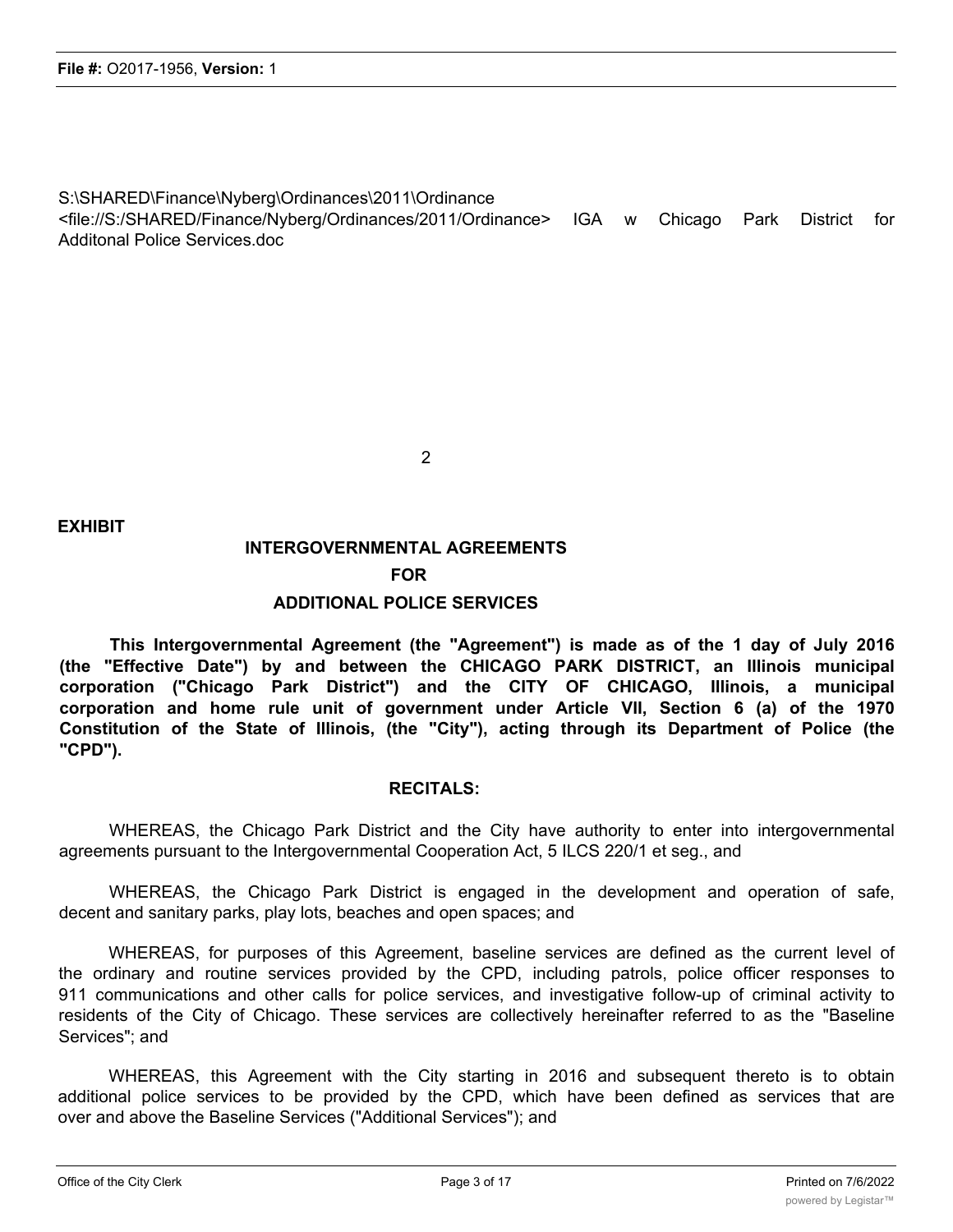WHEREAS, it is the intent of the Chicago Park District and CPD that the Additional Services required under this Agreement will be performed by CPD on behalf of the Chicago Park District in its official capacity as the legal law enforcement agency of the City of Chicago; and

WHEREAS, the Chicago Park District and the City desire to enter into this Agreement to have CPD provide Additional Services through dedicated police patrol watches primarily at mutually determined Chicago park locations along the lakefront as deemed necessary and as hereinafter set forth for law enforcement purposes including, but not limited to, eliminating violent crimes and drugrelated crimes, and improving safety and security for Chicago residents; and

WHEREAS CPD is ready, willing and able to provide Additional Services, as set forth hereunder.

NOW THEREFORE, in consideration of the mutual promises and the terms and conditions set forth herein, the Chicago Park District and the City hereby agree as follows:

#### **AGREEMENT:**

#### **ARTICLE ONE: INCORPORATION OF RECITALS**

1.01 The recitals stated above are an integral part of this Agreement and are hereby incorporated into this Agreement by reference and made a part hereof.

**1**

#### **ARTICLE TWO: ADDITIONAL POLICE SERVICES**

2.01 General. CPD will provide the following Additional Services, subject to the mutual agreement of the Chicago Park District and CPD, based upon need, to any Chicago lakefront locations and other Chicago Park District locations that may require Additional Services from time-to-time, subject to the CPD Superintendent's discretionary authority to shift police resources and activity to meet the needs of the City as a whole:

a. Police Patrol Watches. CPD will schedule dedicated police officers each day at Chicago Park District lakefront locations as the needs are mutually determined by the Chicago Park District and CPD, with an adequate number of police officers for each watch. The number of officers, who will work overtime hours on their respective days off at overtime rates of pay, and the number of officers who will be assigned to the Chicago Park District locations will be mutually determined and agreed upon by the Chicago Park District and CPD. When necessary, and as determined solely by CPD, police officers may be re-deployed to other locations to address police emergencies. If redeployment is necessary, notification shall be made as soon as possible to Chicago Park District's liaison to CPD. If redeployed, CPD shall keep records ofthe amount of time police officers were unavailable for Chicago Park District duties, and the Park District shall be credited accordingly. Nothing contained herein shall preclude the emergency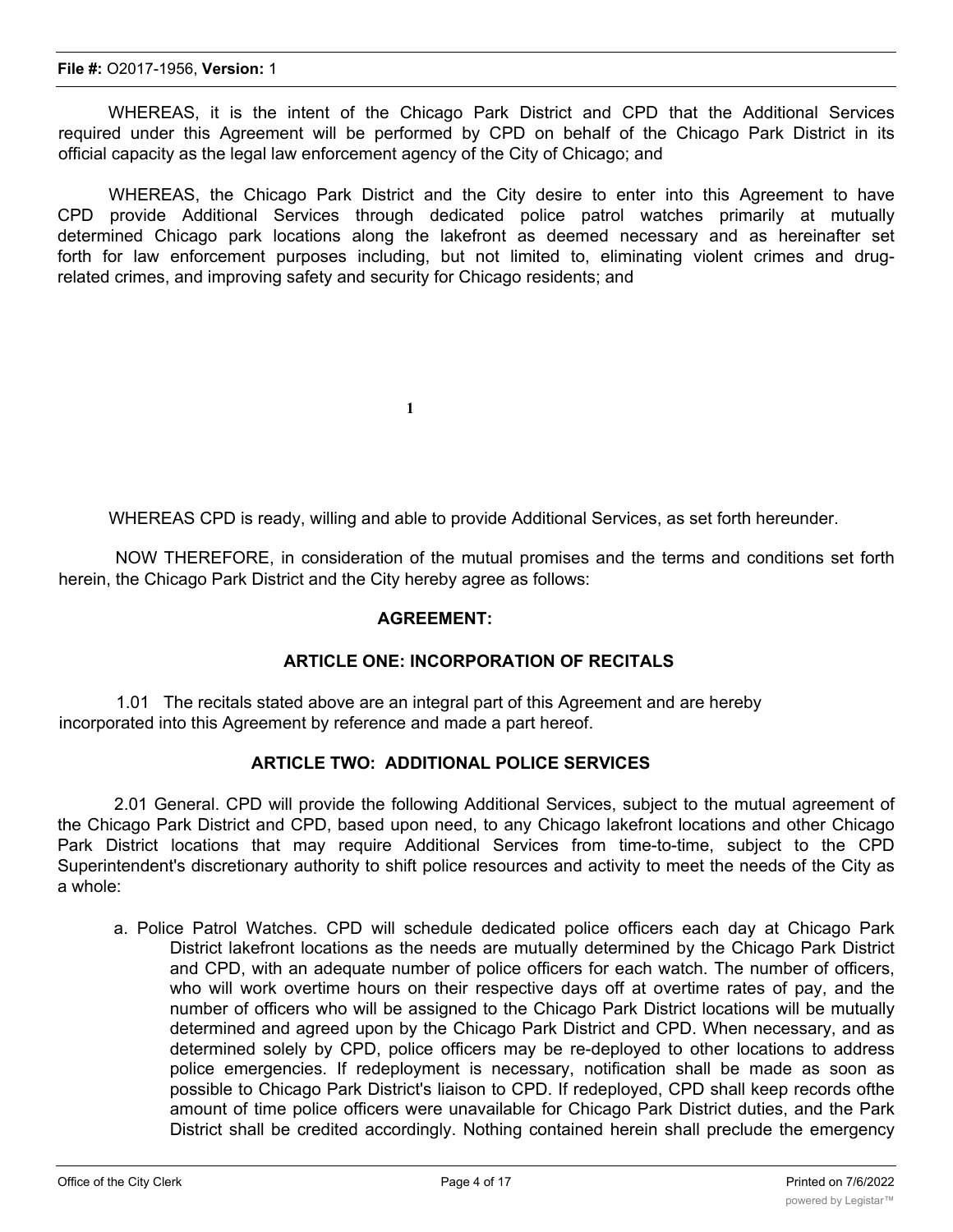use of CPD officers or equipment referred to herein at the discretion ofthe CPD Superintendent during emergencies.

- b. Operations. Police Officers assigned to provide police patrol watches at Chicago Park District locations as part of the Additional Services shall at a minimum:
	- 1. Respond to all calls or reported crimes;
	- 2. Conduct interior and exterior property grounds check, front and rear.

2

- 3. Stop trespassing on Chicago Park District premises;
- 4. Stop vandalism and damage to personal and/or real property;
	- 5. Monitor and prevent potential gang activities;
- 6. Stop drug use and sales and/or other illegal activities by taking appropriate action if observed;
- 7. Act upon any acts of domestic violence;
- 8. Act upon any unauthorized or unlawful activities and illegal entries into Park District properties;

c± Duties of Assigned Officers. Officers will perform the duties of beat officers in accordance with the CPD Policing Strategy and will also provide the following functions:

- 1. Develop a working knowledge of the assigned Chicago Park District locations by analyzing crime trends and regularly interacting with citizens to determine crime and safety concerns.
- 2. Maintain a physical presence at the assigned Chicago Park District locations covered by the Additional Services.
	- 3. Increase and maintain high visibility foot and car patrols.
- 4. Break up large crowds and unplanned gatherings at or near assigned Chicago Park District locations.

2 Policing Strategy. CPD will consult with the Chicago Park District to customize and deliver the Additional Services.

3 Patrol Teams. CPD will create and implement patrol teams in such a manner to make their presence known throughout assigned Chicago Park District locations. Chicago Park District security will be provided the schedule, location of officers to be assigned on a timely basis to develop an overall security strategy for the Park District. Additional Services teams will work to control, reduce and prevent violent and non-violent crimes, drug use, drug trafficking and drug related crimes.

4 Audit Requirement. The Chicago Park District retains an irrevocable right, or through a third party, to review and/or audit the CPD's books and records pertaining to this Agreement. The Chicago Park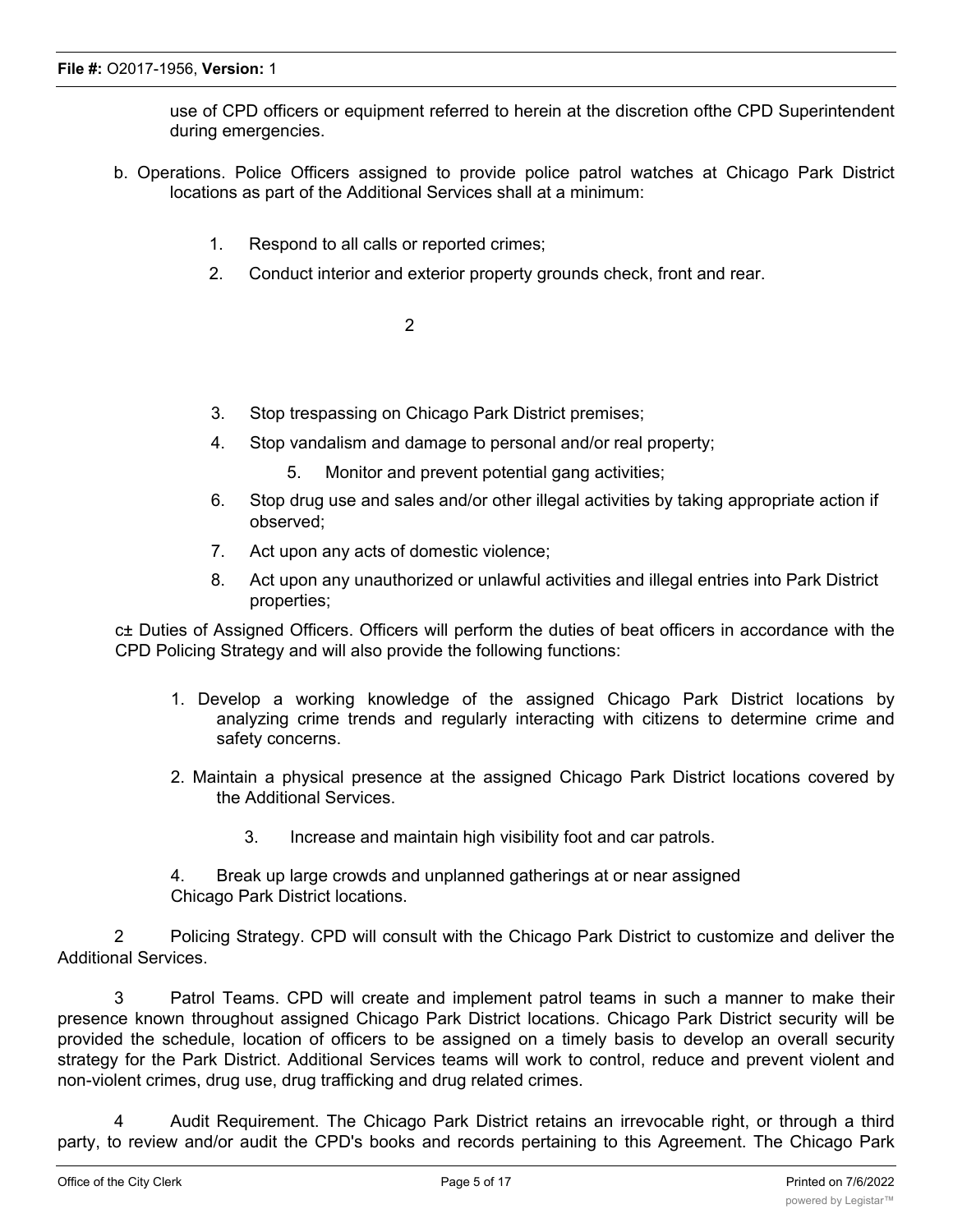District retains the right to conduct the audit for three (3) years from the date of final payment under this Agreement as required by the Federal Acquisitions Streamlining Act of 1994.

3

## **ARTICLE THREE: AGREEMENT TERM**

3.01 Term. The Agreement term shall be for a three year period starting July 1, 2016 through June 30, 2019.

## **ARTICLE FOUR: COMPENSATION**

1 Amount of Compensation. The Chicago Park District shall pay CPD an amount not to exceed \$2,000,000 for 2016, \$4,000,000.00 for 2017 and 2018 and \$2,000,000 for 2019 for the performance of the Additional Services required by this Agreement. All officers assigned under this Agreement shall work overtime hours on their respective days off at overtime rates of pay, except in those instances where a retroactive increase or premium pay, incurred during the term of this Agreement, if any, is provided for by the CPD's General and/or Special Orders, or where such payment, if any, is otherwise required by law. CPD shall establish procedures for the officers to receive their pay under this Agreement through the CPD's payroll system. Officers shall not be eligible for pay from the Chicago. Park District during any time they are redeployed for over one (1) hour as per Section 2.01(a) of this Agreement. Any redeployment for less than one (1) hour shall not count as a full hour for the purposes of compensation.

#### 2 **Payment.**

- a. During the term of the Agreement, CPD shall submit separate detailed monthly invoices with supporting documentation as required by the Chicago Park District for payment in arrears. Each invoice shall at a minimum document the names and/pr badge numbers of the officers performing the services, the number of hours worked, the park locations at which the hours were worked and allocate any direct payroll expenses associated with the Services performed for the month being invoiced.
- b. Personnel costs incurred in performing the Additional Services by CPD under this Agreement and invoiced in accordance with the aforementioned Section 4.02 (a) will be paid, to the fullest extent possible, using available funds in accordance with applicable law.
- c. Chicago Park District shall remit all payments to the City of Chicago, Office of Budget Management, Room 604, City Hall, 121 N. LaSalle St., Chicago, IL 60602.

3 Non-Appropriation. Funding for this Agreement is subject to: (a) availability of funds and (b) the approval of funding by Chicago Park District's Board. If no funds or insufficient funds are appropriated and budgeted in any fiscal period of the Chicago Park District for payments to be made under this Agreement, then the Chicago Park District shall notify the City of Chicago of such occurrence and this Agreement shall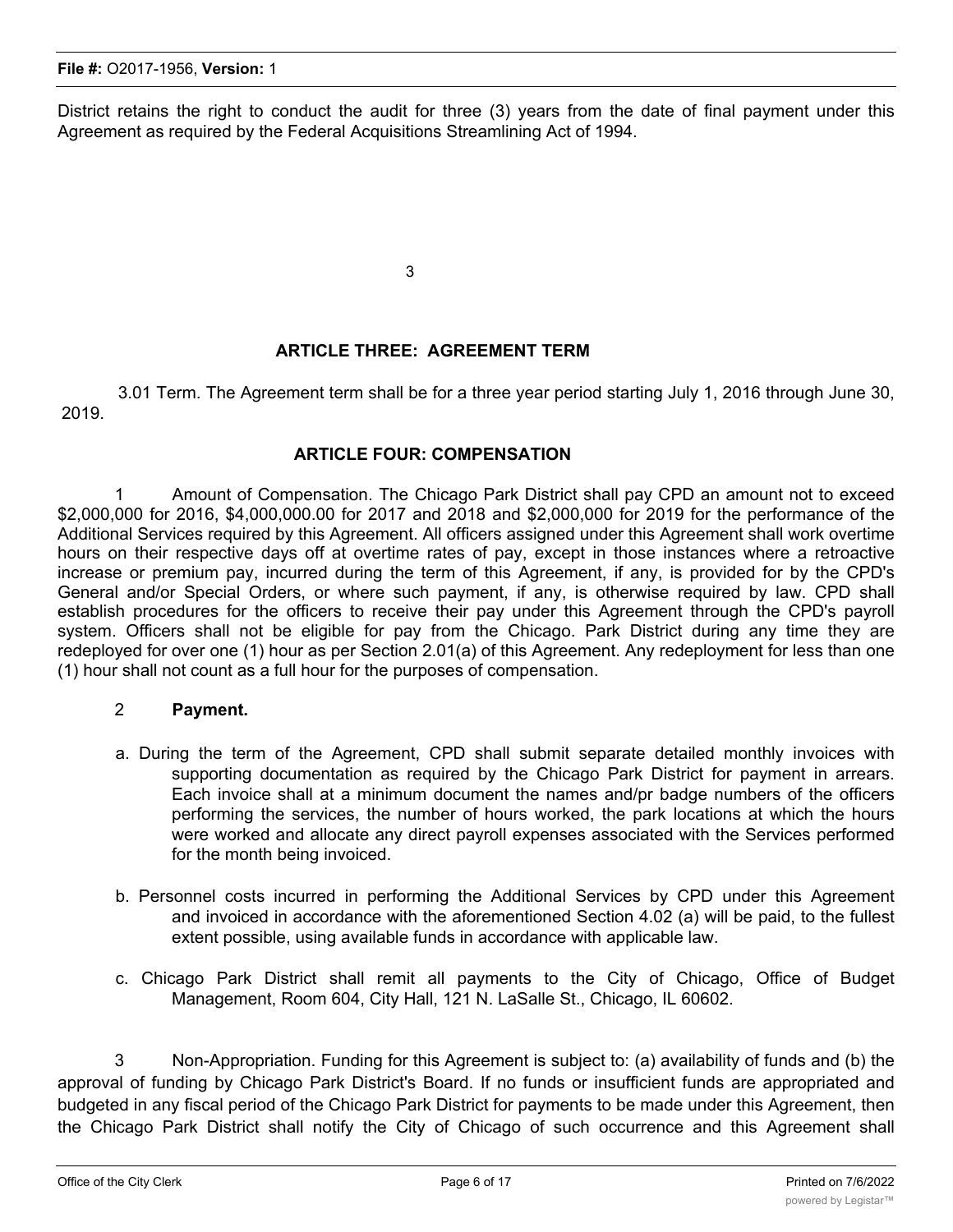terminate on the earlier of the last day of the fiscal period for which sufficient appropriation was made or when the funds appropriated for payment under this Agreement are exhausted. No payment shall be

4

made or due to CPD under this Agreement beyond those amounts appropriated and budgeted by the Chicago Park District to fund payments hereunder.

### **ARTICLE FIVE: TERMINATION**

5.01 Termination. Either party may terminate this Agreement, or any portion thereof, at any time by giving sixty (60) days' notice in writing to the other party. It is the intent of each party to this Agreement that their commitments made hereunder are conditioned upon the satisfactory performance of the commitments made by the other party hereto.

#### **ARTICLE SIX: COMMUNICATION AND NOTICES**

1 Communication Between the Parties. All verbal and written communication including required reports and submissions between CPD and Chicago Park District shall be through CPD and Chicago Park District's Director of Security. No verbal communication between the parties shall change any of the terms and conditions of this Agreement. Nothing stated herein shall be construed as a waiver or modification of the requirements for notice or service of process of litigation, as set forth in the Illinois Code of Civil Procedure, the Federal Rules of Civil Procedure, the local rules of the Circuit Court of Cook County, and the local rules governing U.S. District Court for the Northern District of Illinois.

2 Notices. Any notices sent to CPD shall be mailed by certified mail, postage prepaid to:

Superintendent of Police Chicago Police Department 3510 South Michigan Avenue, 5<sup>th</sup> Floor Chicago, Illinois 60653

With a copy to:

General Counsel Chicago Police Department 3510 South Michigan Avenue, 5<sup>th</sup> Floor Chicago, IL 60653

Corporation Counsel City Hall, Room 600 121 North LaSalle Street Chicago, Illinois 60602 Attention: Finance and Economic Development Division

5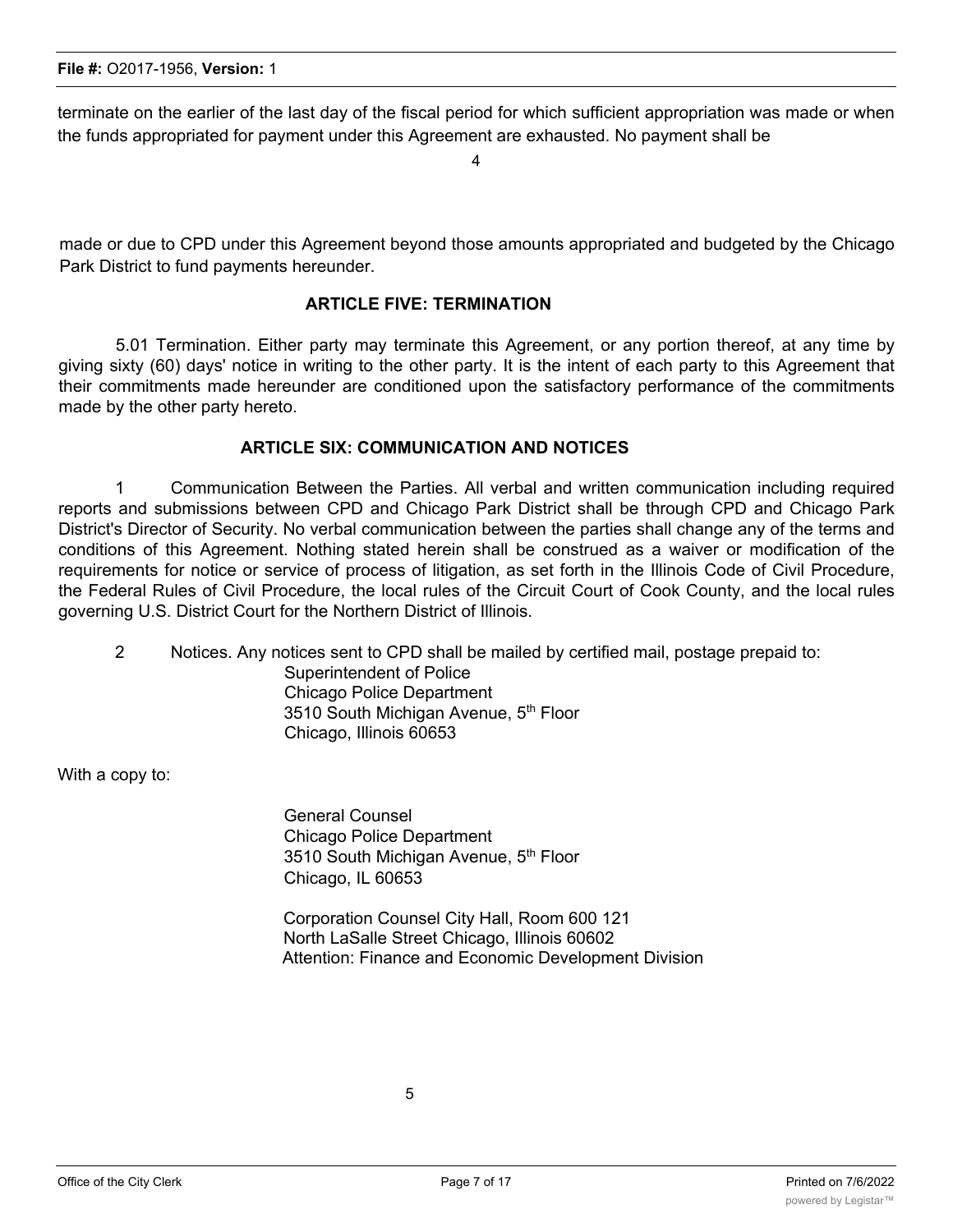Any notices sent to the Chicago Park District shall be mailed by certified mail, postage prepaid to:

Director of Security Chicago Park District 541 North Fairbanks Chicago, Illinois 60611,

With a copy to:

General Counsel Chicago Park District 541 North Fairbanks, Suite 300 Chicago, Illinois 60611

#### **ARTICLE SEVEN: ADDITIONAL PROVISIONS**

Amendments. This Agreement and the schedules and exhibits (if any) attached hereto may not be modified or amended except by an agreement in writing signed by the parties.

2 Complete Agreement. This Agreement, including any schedules, figures, exhibits and the other agreements, documents and instruments referred to herein or contemplated hereby, constitutes the entire agreement between the parties with respect to the subject matter hereof and supersedes all previous negotiations, commitments and writings with respect to such subject matter.

3 Limitation of Liability. No member, elected or appointed official or employee or agent of the City shall be individually, collectively or personally liable to the Chicago Park District or any successor in interest to the Chicago Park District in the event of any default or breach by the City or for any amount which may become due to the Chicago Park District or any successor in interest, from the City or on any obligation under the terms of this Agreement.

4 Further Assurances. Each of the City and the Chicago Park District agrees to take such actions, including the execution and delivery of such documents, instruments, petitions and certifications as may become necessary or appropriate to carry out the terms, provisions and intent of this Agreement, and to accomplish the transactions contemplated in this Agreement.

7.05 Waivers. No party hereto shall be deemed to have waived any rights under this Agreement unless such waiver is given in writing and signed by such party. No delay or omission on the part of a party in exercising any right shall operate as a waiver of such right or any other right unless pursuant to the specific terms hereof. A waiver by a party of a provision of this Agreement shall not prejudice or constitute a waiver of such party's right otherwise to demand strict compliance with that provision or

6

any other provision of this Agreement. Neither prior waiver by a party, nor any course of dealing between the parties hereto, shall constitute a waiver of any of such parties' rights or of any obligations of any other party hereto as to any future transactions.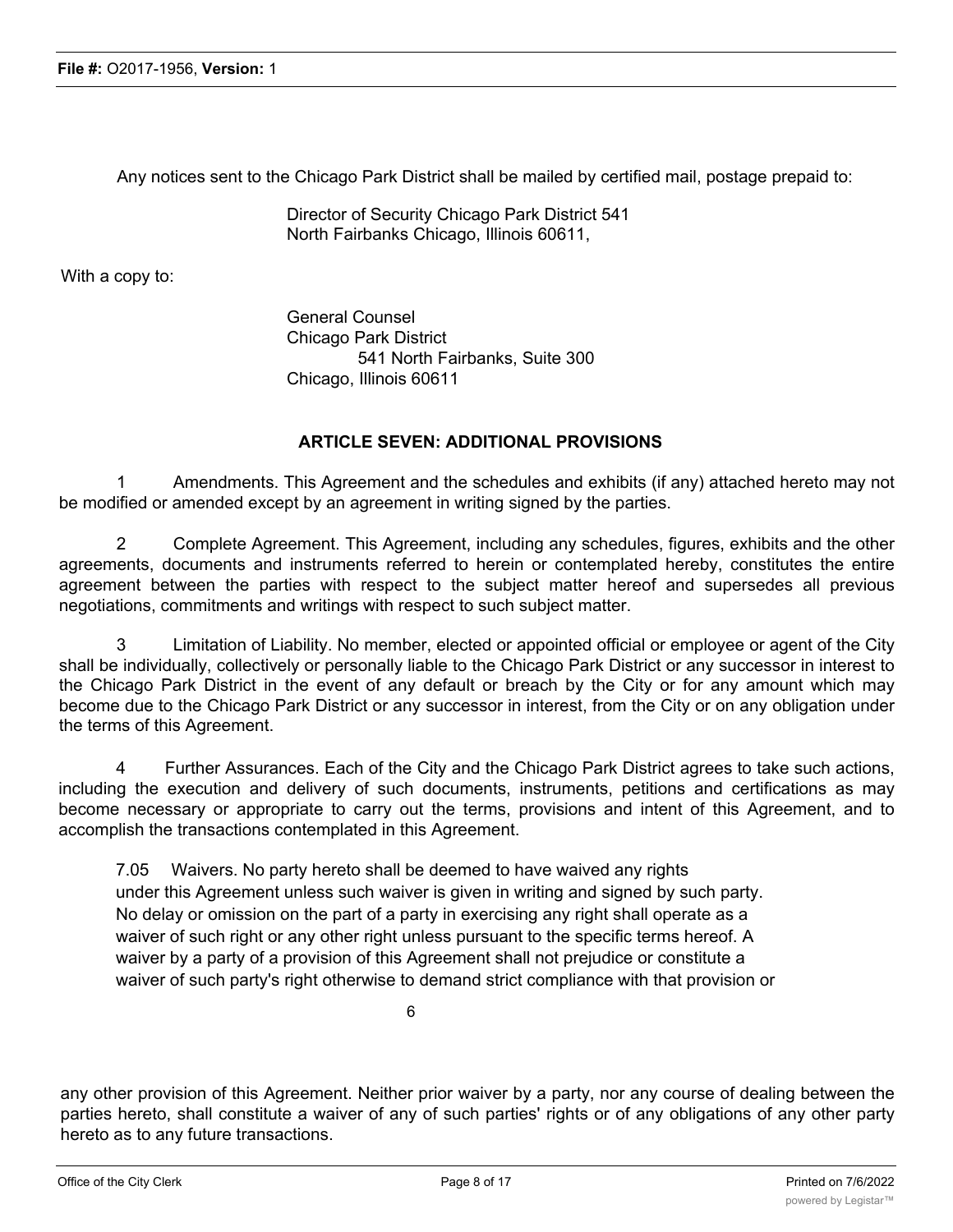6 Remedies Cumulative. The remedies of a party hereunder are cumulative and the exercise of any one or more of the remedies provided for herein shall not be construed as a waiver of any other remedies of such party unless specifically so provided herein.

7 Parties in Interest/No Third Party Beneficiaries. The terms and provisions of this Agreement shall be binding upon and inure to the benefit of, and be enforceable by, the respective successors and permitted assigns of the parties hereto. This Agreement shall not run to the benefit of, or be enforceable by, any person or entity other than a party to this Agreement and its successors and permitted assigns. This Agreement should not be deemed to confer upon third parties any remedy, claim, right of reimbursement or other right. Nothing contained in this Agreement, nor any act of the City or the Chicago Park District, shall be deemed or construed by any of the parties hereto or by third persons, to create any relationship of third party beneficiary, principal, agent, limited or general partnership, joint venture, or any association or relationship involving the City or the Chicago Park District.

8 Non-liability of Public Officials. No official, employee or agent of the either party shall be charged personally by the other party, or by any assignee or subcontractor of either party, with any liability or expenses of defense or be held personally liable to either party under any term or provision of this Agreement, because of either party's execution or attempted execution, or because of any breach hereof.

9 Independent Contractor. CPD shall perform under this Agreement as an independent contractor to the Chicago Park District as the official law enforcement agency of the City of Chicago and not as a representative, employee, agent, or partner of the Chicago Park District.

10 Titles and Headings. The Article, section and paragraph headings contained herein are for convenience of reference only and are not intended to limit, vary, define or expand the content thereof.

11 Counterparts. This Agreement may be executed in any number of counterparts and by different parties hereto in separate counterparts, with the same effect as if all parties had signed the same document. All such counterparts shall be deemed an original, shall be construed together and shall constitute one and the same instrument.

12 Severability. If any provision of this Agreement, or the application thereof, to any person, place or circumstance, shall be held by a court of competent jurisdiction to be invalid, unenforceable or void, the remainder of this Agreement and such provisions as applied to other persons, places and circumstances shall remain in full force and effect only if, after excluding the portion deemed to be unenforceable, the remaining terms shall provide for the consummation of the transactions contemplated hereby in substantially the

7

same manner as originally set forth herein. In such event, the parties shall negotiate, in good faith, a substitute, valid and enforceable provision or agreement which most nearly affects the parties' intent in entering into this Agreement.

13 Governing Law. This Agreement shall be governed by and construed in accordance with the internal laws ofthe State of Illinois, without regard to its conflicts of law principles.

14 Form of Documents. All documents required by this Agreement to be submitted, delivered or furnished to the City or the Chicago Park District shall be in form and content satisfactory to the City or the Chicago Park District.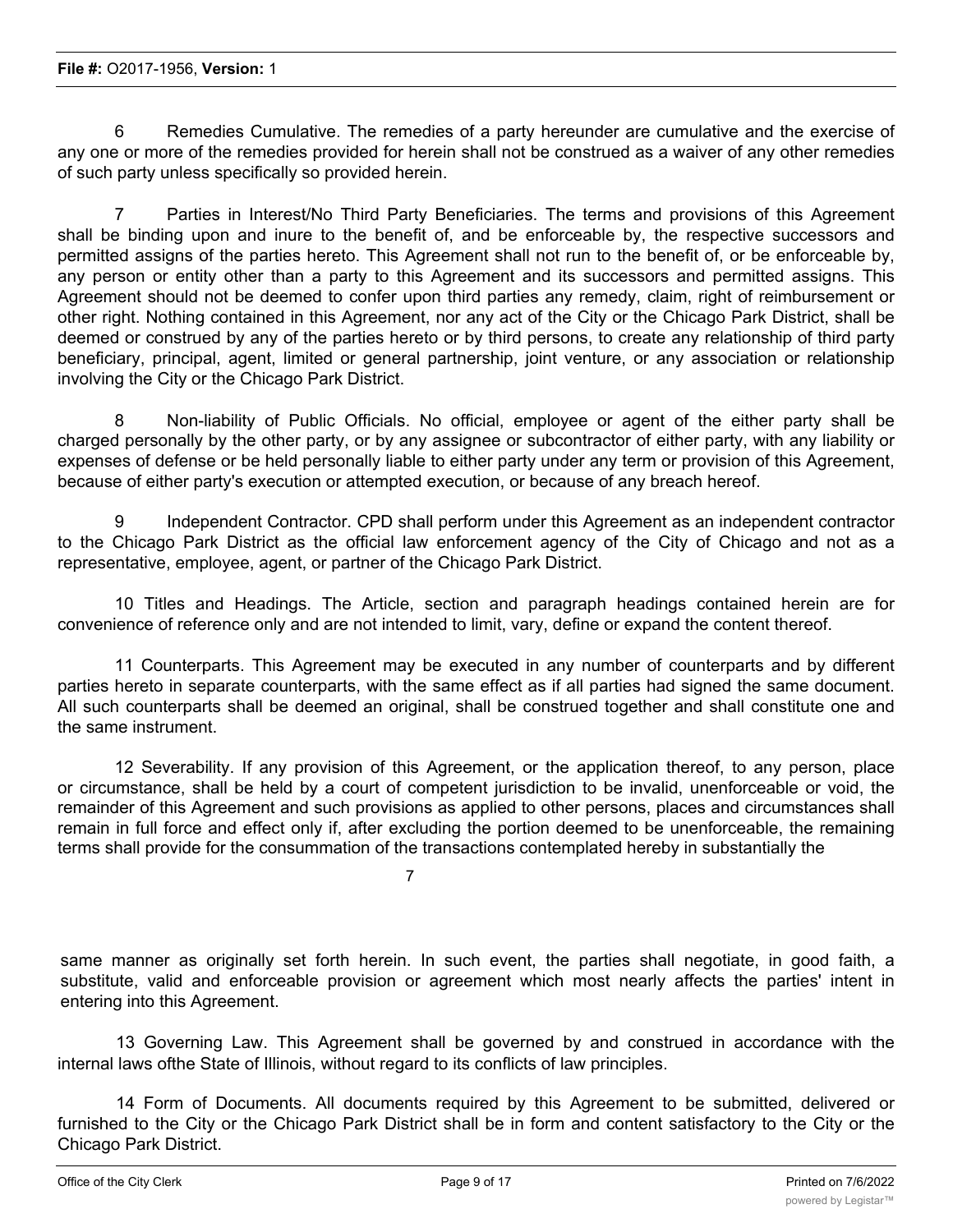15 Assignment. Each of the City or the Chicago Park District may not sell, assign or otherwise transfer its interest in this Agreement in whole or in part without the written consent of the other party.

16 Binding Effect. This Agreement shall be binding upon the City and the Chicago Park District, and their respective successors and permitted assigns (as provided herein) and shall inure to the benefit of the City and the Chicago Park District, and their respective successors and permitted assigns (as provided herein).

17 Force Majeure. Notwithstanding anything in this Agreement to the contrary, neither the City nor the Chicago Park District nor any successor in interest to either of them shall be considered in breach of or in default of its obligations under this Agreement in the event of any delay caused by damage or destruction by fire or other casualty, strike, shortage of material, unusually adverse weather conditions such as, by way of illustration and not limitation, severe rain storms or below freezing temperatures of abnormal degree or for an abnormal duration, tornadoes or cyclones, and other events or conditions beyond the reasonable control of the party affected which in fact interferes with the ability of such party to discharge its obligations hereunder. The individual or entity relying on this section with respect to any such delay shall, upon the occurrence of the event causing such delay, immediately give written notice to the other party to this Agreement. The individual or entity relying on this section with respect to any such delay may rely on this section only to the extent of the actual number of days of delay affected by any such events described above.

18 Schedules and Exhibits. All of the schedules and exhibits attached hereto (if any) are incorporated herein by reference. Any schedules and exhibits to this Agreement will be construed to be an integral part of this Agreement to the same extent as if the same has been set forth verbatim herein.

7.19 Construction of Words. The use of the singular form of any word herein shall also include the plural, and vice versa. The use of the neuter form of any word herein shall also include the masculine and feminine forms, the masculine form shall include feminine and neuter, and the feminine form shall include masculine and neuter.

8

20 Survival of Agreements. Except as otherwise contemplated by this Agreement, all covenants and agreements of the parties contained in this Agreement will survive the consummation ofthe transactions contemplated hereby.

21 Compliance with all Laws/Governmental Orders. The parties shall at all times observe and comply with' all applicable laws, ordinances, rules, regulations and executive orders of the Federal, State and local governments, now existing or hereinafter in effect, which may in any manner affect the performance of this Agreement.

22 Venue and Consent to Jurisdiction. If there is a lawsuit under this Agreement, each party hereto agrees to submit to the jurisdiction of the courts of Cook County, the State of Illinois and the United States District Court for the Northern District of Illinois.

## 23 **2014 City Hiring Plan Prohibitions**

i) The City is subject to the June 16, 2014 "City of Chicago Hiring Plan" (the 2014 City Hiring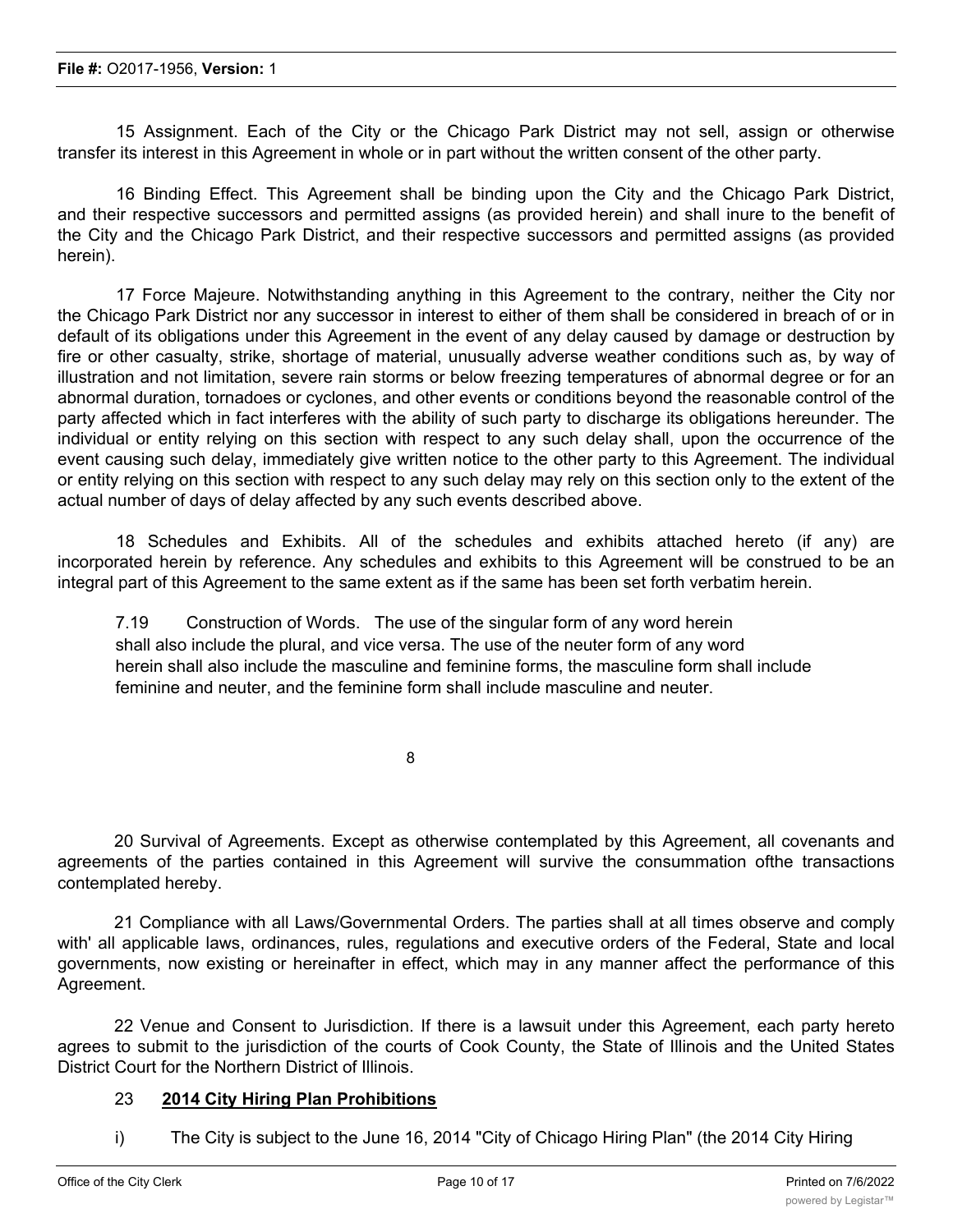Plan) entered into Shakman v Democratic Organization of Cook County. Case No. 69 C 2145 (United States District Court for the Northern District of Illinois). Among other things, the 2014 City Hiring Plan prohibits the City from hiring persons as governmental employees in nonexempt positions on the basis of political reasons or factors.

- ii) The Chicago Park District is aware that City policy prohibits City employees from directing any individual to apply for a position with the Chicago Park District, either as an employee or as a subcontractor, and from directing the Chicago Park District to hire an individual as an emplovee or as a subcontractor. Accordingly, the Chicago Park District must follow its own hiring and contracting procedures, without being influenced by City employees. Any and all personnel provided by the Chicago Park District under this Agreement are employees or subcontractors ofthe Chicago Park District, not employees of the City of Chicago. This Agreement is not intended to and does not constitute, create, give rise to, or otherwise recognize an employeremployee relationship of any kind between the City and any personnel provided by the Chicago Park District.
- iii) The Chicago Park District will not condition, base, or knowingly prejudice or affect any term or aspect of the employment of any personnel provided under this Agreement, or offer employment to any individual to provide services under this Agreement, based upon or because of any political reason or factor, including, without limitation, any individual's political affiliation, membership in a political organization or party, political support or activity, political financial contributions, promises of such political support, activity or financial contributions, or such individual's political sponsorship or recommendation. For purposes of this Agreement, a political organization or party is an identifiable group or entity that has as its primary purpose the support of or opposition to candidates for elected public office.

9

Individual political activities are the activities of individual persons in support of or in opposition to political organizations or parties or candidates for elected public office.

(iv) In the event of any communication to the Chicago Park District by a City employee or City official in violation of Section 7.23(ii), or advocating a violation of Section 7.23(iii). the Chicago Park District will, as soon as is reasonably practicable, report such communication to the Hiring Oversight Section of the City's Office of the Inspector General ("IGO Hiring Oversight"), and also to the head of the relevant City Department utilizing services provided under this Agreement. The Chicago Park District will also cooperate with any inquiries by IGO Hiring Oversight related to this Agreement.

IN WITNESS WHEREOF, the Chicago Park District and the City, acting through the CPD have executed this Agreement as of the date first written above.

## **CITY OF CHICAGO DEPARTMENT OF POLICE**

By: Eddie T. Johnson Superintendent of Police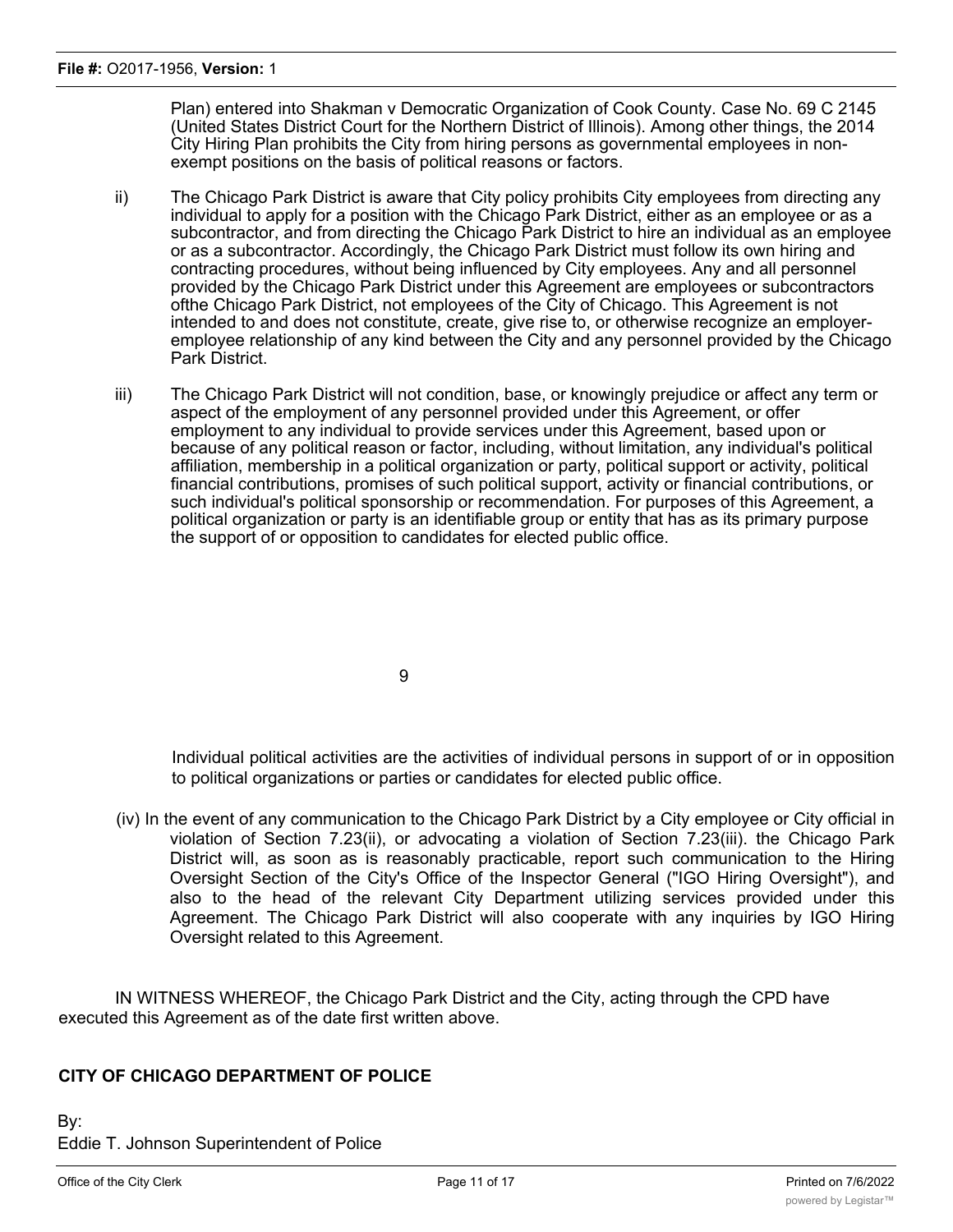Michael P. Kelly General Superintendent & CEO

Approved as to Form and Legality: Chicago Law Department

By:

Approved as to Form and Legality: Chicago Park District

By:

Timothy King General Counsel

**10**

#### Rahm Emanuel

Mayor

Department of Police ■ City of Chicago 3510 South Michigan Avenue • Chicago, Illinois 60653

Superintendent of Police

#### MEMORANDUM

To: Maria Guerra First Deputy Director Mayor's Office of Legislative Counsel & Government Affairs Room 406 Jeffrey Levine Legal Counsel Department

of Law Room 600

Erin Keane

First Deputy Budget Director Office of Budget and Management Room 604

Eddie T. Johnson Superintendent of Police Department of Police

Eddie T. Johnson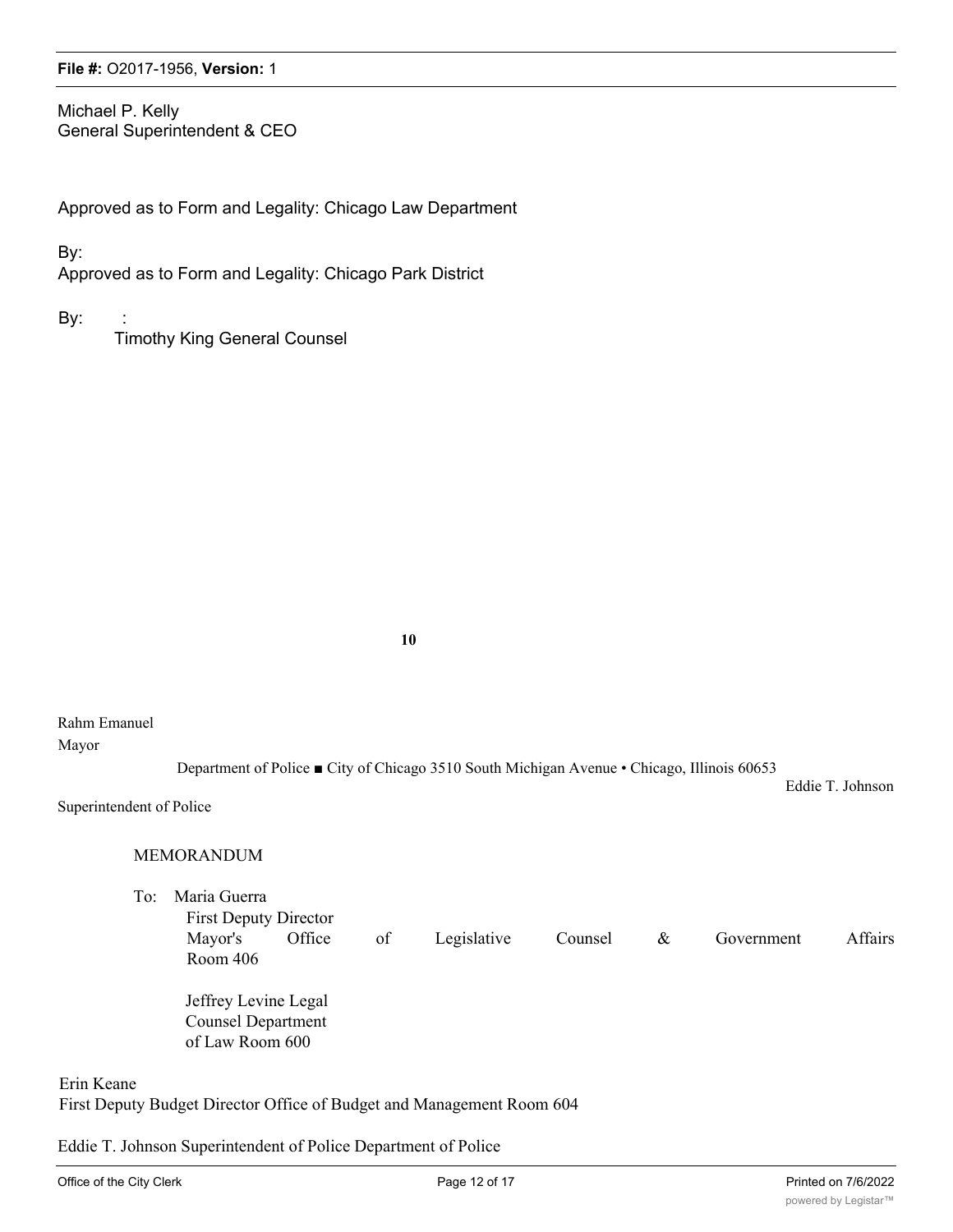Re: Chicago Police Department providing additional police services to the Chicago Park **District** 

Date: March i3, 2017

#### I. SUMMARY

- A. Who: The Department of Police
- B. What: The City of Chicago will enter into an intergovernmental agreement with the Chicago Park district to provide additional police services on Chicago Park District properties in exchange for an amount not to exceed \$12 million over three (3) years starting 01 July 2016.
- C. When: The term of the Agreement is from July 1, 2016 to June 30, 2019. This Agreement may be extended by written agreement.

Emergency and ITY: 9-1 1 • Non Emergency and TTY: (wi.li.n C.fo®n,nspf-? 1 • Non-Emergency and TTY: (ou.s.dc C.v l.nms) (312) 746-6000 K-niail: ciearp;ilh(«'chiC:iaopolicc org • Website: www.chicigopolice.ori <http://www.chicigopolice.ori>;

- D. Where: Citywide.
- E. Time constraints: The intergovernmental agreement between the Chicago Park District and the City of Chicago must be approved before the City can be compensated for services rendered in 2016.

#### **II Affected Parties**

A. **Alderman**

**NA**

#### B. **Impacted City Departments and Government Agencies:**

- 1. Agency: The Chicago Park District
- 2. Contact Person: Kimberly Dubuclet
- 3. Phone Number: 312-742-4594
- 4. Agency's Position: Supports the intergovernmental agreement
- 5. Analysis of the Position: The Chicago Police Department will provide additional police services that allow off-duty Chicago Police Officers to work for the Chicago Park District on their days off.

#### C. **Commission/Board Comments N/A**

#### D. **Supporters N/A**

E. **Opponents N/A**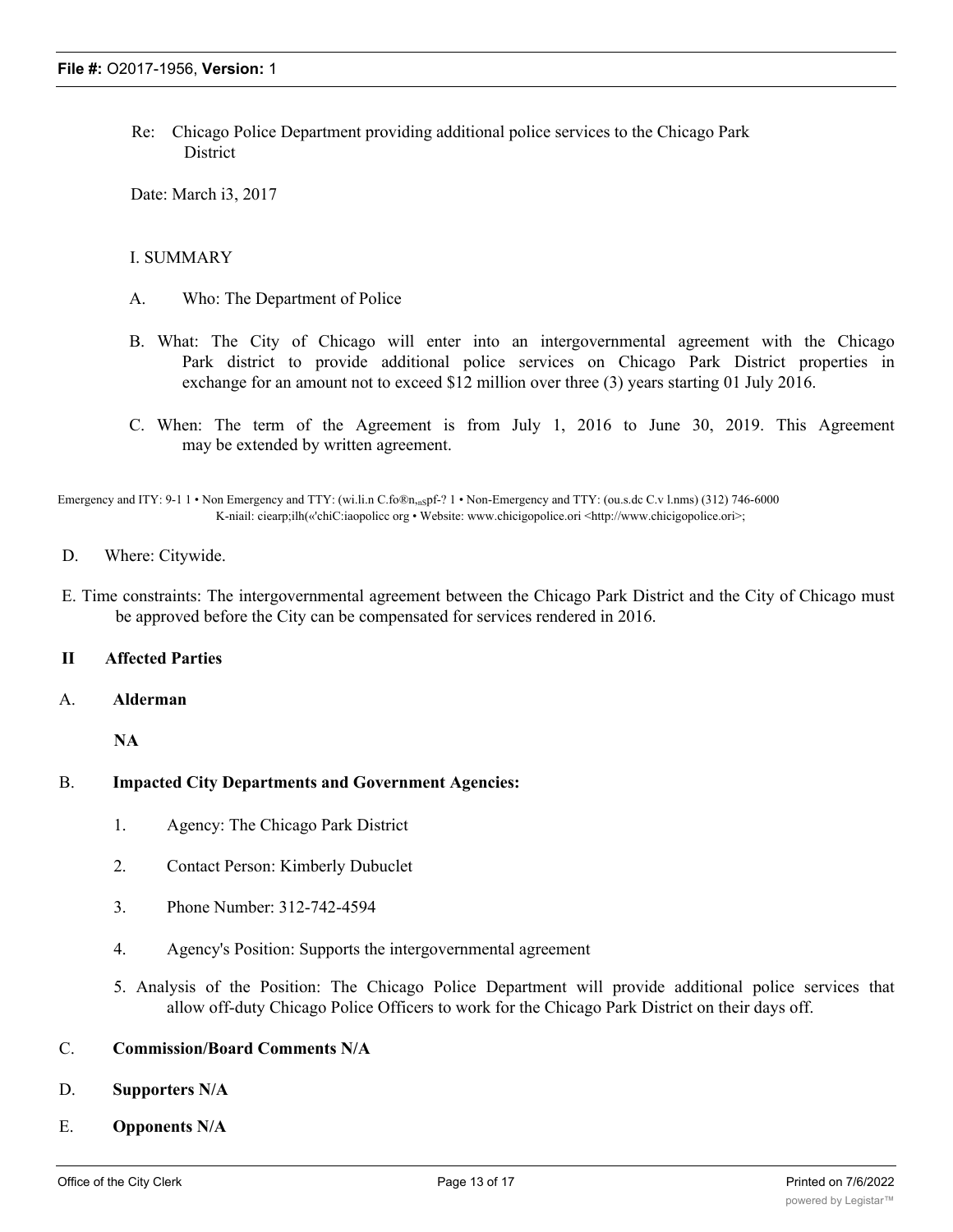#### **III. REASONS FOR THE PROPOSAL**

- A. The Chicago Police Department has incorporated increased police presence at Chicago Park District properties throughout the City of Chicago. This increased and more effective presence has produced a safer environment for all citizens of the City of Chicago.
- B. Existing Program: The Chicago Police Department has been providing additional police services since July 2016.

#### C. **New Initiative: NA**

D. Underlying Authority: The underlying authority is the intergovernmental agreement that will serve as a modification to the relationship between the City of Chicago and the Chicago Park District.

#### Page 2 of 3

#### **(V FINANCIAL INFORMATION**

- A. Direct costs to the City: Projected cost to the City of Chicago over the term of the agreement to continue the voluntary special employment program is approximately \$12 million, to be reimbursed by the Chicago Park District based on the IGA.
- B. **The City's collateral interest: N/A**
- C. Implementation and related costs: No additional costs.
- D. **Potential loss in revenue, including waived fees: N/A**
- E. **Any additional financial risk to the City? NA**
- V. **APPLICANT INFORMATION**
- A. **Name of Entity: NA**
- B. **Nature of Entity: NA**
- C. **History of Entity: NA**
- D. **Prior business with the City: NA**
- E. **How was this entity selected: NA**
- VI. **CITY STAFF INFORMATION**
- A. Heather Daniel
- B. Coordinator of Intergovernmental Affairs
- C. Police Department
- D. 3510 S. Michigan Avenue
- E. 745-6115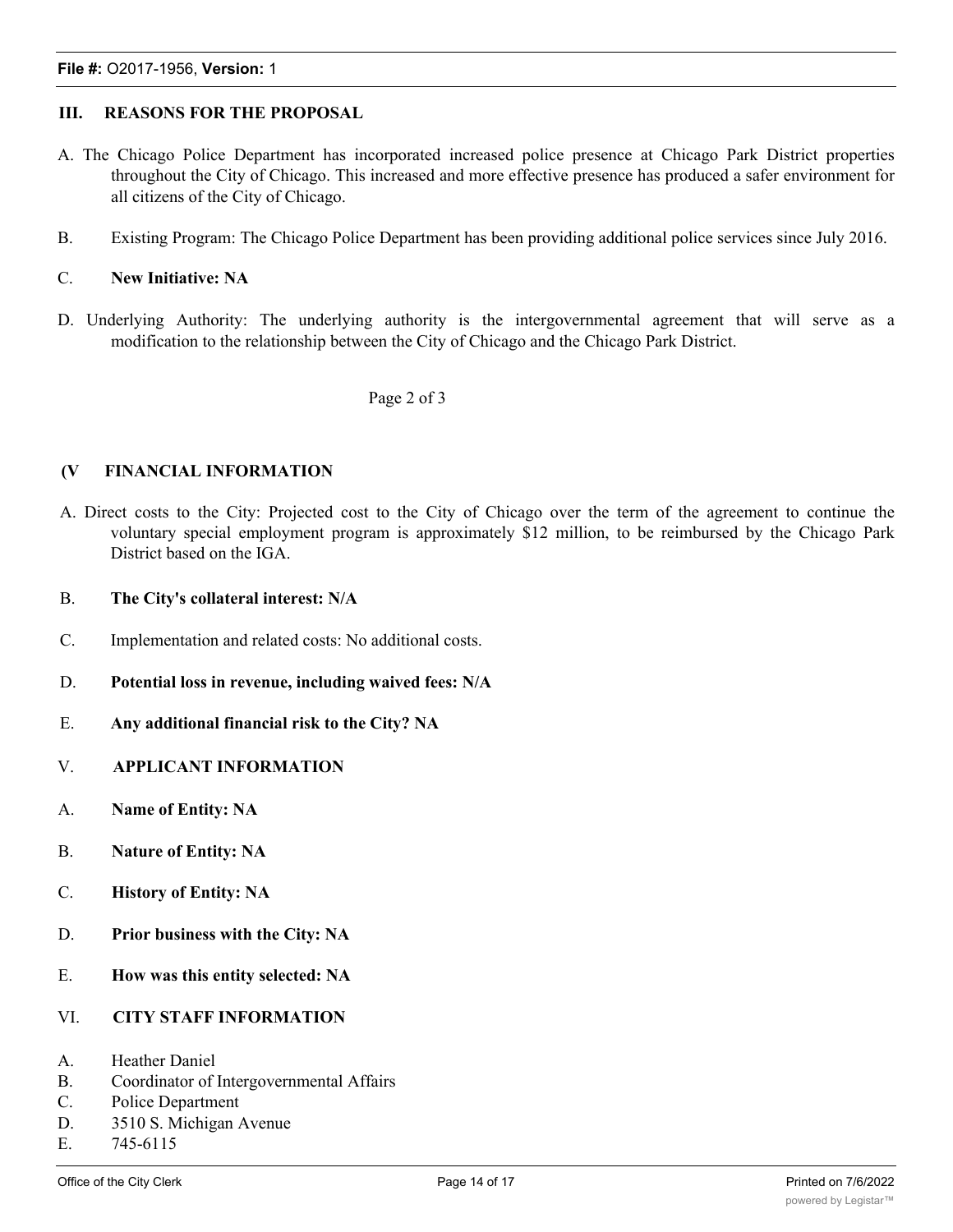#### F. 745-6995

#### VII. **OTHER INFORMATION**

No additional information.

Page 3 of 3

Press Statement

Beginning July 1, 2016, the Chicago Police Department has incorporated increased police presence at Chicago Park District properties throughout the City of Chicago. This increased and more effective presence has produced a safer environment for all citizens of the City of Chicago. The intergovernmental agreement approved today by City council provides that the Chicago Park District will reimburse the City for these additional police services in an amount up to \$12 million over 3 years. The police services are provided by offduty officers on their days off, as is done under agreements with the Chicago Transit Authority and the Chicago Housing Authority.

OFFICE OF THE MAYOR

CITY OF CHICAGO

RAHM EMANUEL MAYOR

March 29, 2017

## TO THE HONORABLE, THE CITY COUNCIL OF THE CITY OF CHICAGO

#### Ladies and Gentlemen:

At the request of the Superintendent of Police, I transmit herewith an ordinance approving the execution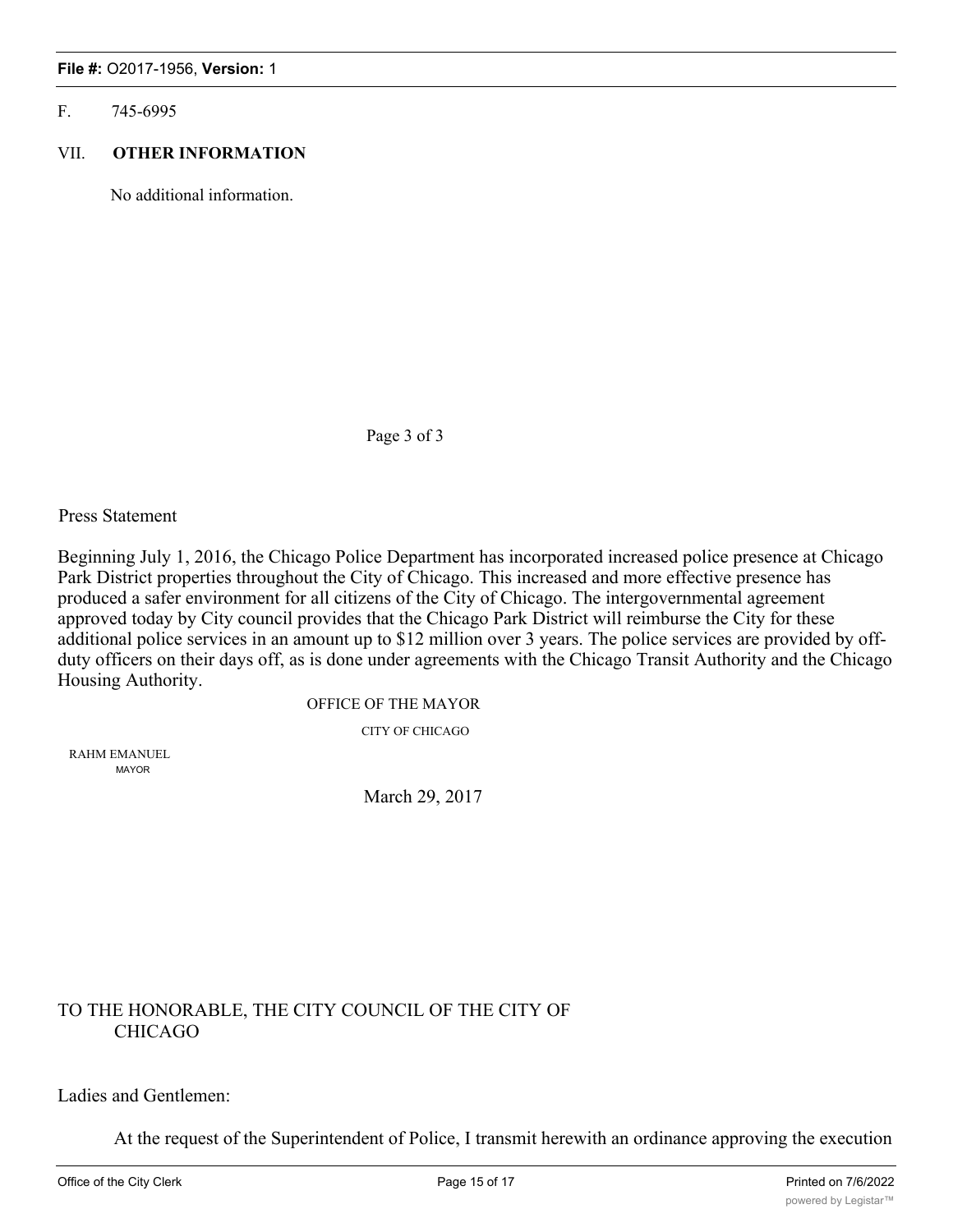of an intergovernmental agreement with the Chicago Park District.

Your favorable consideration of this ordinance will be appreciated.

Mayor

Very truly yours,

### ARIEL E. REBOYRAS

Alderman, 30<sup>th</sup> Ward 3559 N. Milwaukee Ave Chicago, IL 60641 (773) 794-3095 (773) 794-8576 (Fax) Ward30@cityofchicago.org <mailto:Ward30@cityofchicago.org>www.30thwardchicago.com <http://www.30thwardchicago.com>

# **CITY COUNCIL CITY OF CHICAGO**

## **COUNCIL CHAMBER**

City Hall, Room 300 121 N. LaSalle Street Chicago, IL 60602 Telephone (312) 744-3304

COMMITTEE MEMBERSHIPS

Chairman PUBLIC SAFETY

Aviation Budget and Government Operations Rules and Ethics Finance Health and Environmental Protection Housing and Real Estate Human Relations License and Consumer Protection

April 19, 2017

To the President and Members of the City Council:

Reporting for your Committee on Public Safety for which a meeting was held on April 17, 2017, having had under consideration three items.

The Donation of City triage unit 8-8-6 (Apparatus #G524) to 5-11 Club, Inc.

An Intergovernmental agreement with Chicago Transit Authority (CTA) for Chicago Police Department's (CPD) Voluntary Special Employment Program